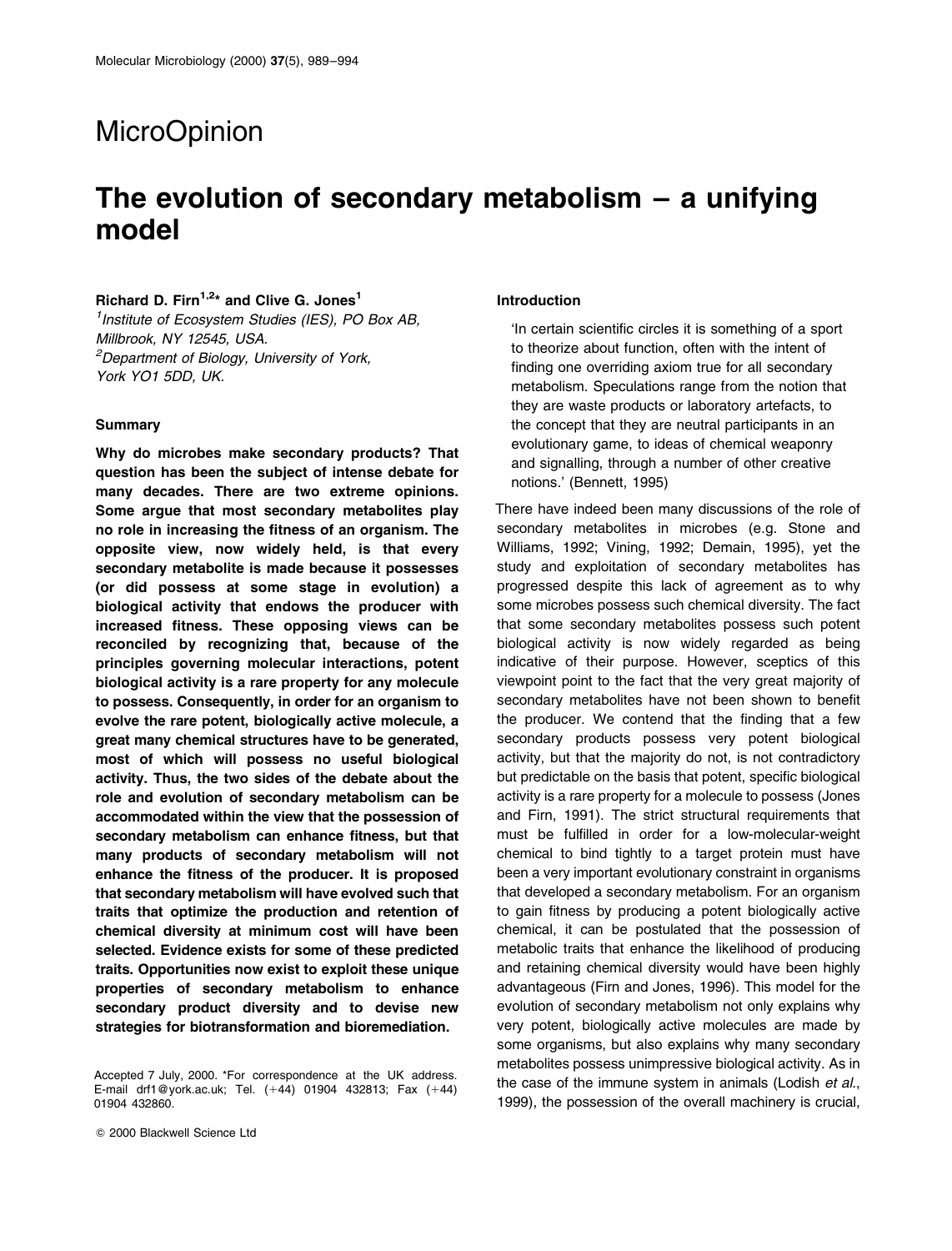but most substances made by that machinery confer no advantage to the producer.

## Biomolecular activity and the evolution of secondary metabolism

Screening programmes provide ample evidence that, for any biological target, most chemicals, whether synthetic or naturally occurring, are inactive unless tested at high concentrations (Firn and Jones, 1996). For example, when 400 000 microbial cultures were screened over a 10 year period, only three useable antibiotics were discovered (Fleming et al., 1982). However, the relevance of this evidence to discussions about the evolution of secondary metabolism has been challenged by Berenbaum and Zangerl (1996), who contended that the low frequency of activity found in screening trials was simply the result of using inappropriate screening methodologies. They argue that, if the `correct' targets were used, a very high frequency of biological activity would be found. Why is there such disagreement on such a fundamental issue? The crux of the disagreement seems to lie with the definition of the term 'biological activity'. Only by defining what 'biological activity' means in terms of the evolution of secondary metabolism will it be possible to advance the debate. 'Biological activity' studied at a molecular level in vitro can have a different meaning to 'biological activity' studied at a whole organism level. At the molecular level, there is ample evidence that specific biological activity against a defined molecular target is a rare property for a molecule to  $possess - that$  is why high-throughput screening protocols capable of assessing the biological activity of 100 000 chemicals per day have been developed, and it is why chemical libraries with in excess of 1 million compounds are commercially available for drug screening. The experience of several decades of large screening programmes is now underpinned by a secure conceptual understanding. Ligand-binding studies reveal that highaffinity, reversible, non-covalent interactions between a ligand and a protein only occur when the ligand has exactly the right molecular configuration to interact with the complex three-dimensional structure of the protein (Lodish et al., 1999). We propose that this type of biological activity should be given the term 'biomolecular activity', and it should be defined as the ability of a molecule to interact with a biologically functional molecule such that that its biological function is changed significantly. There is overwhelming experimental evidence that, at low concentrations ( $< 10^{-5}$  M), any one chemical has a very low probability of showing 'biomolecular activity' against any one target protein (Firn and Jones, 1996). However, it is predictable that the frequency of molecules possessing 'biological activity' will be higher if activity is assessed by targeting an organism instead of a protein. An organism contains thousands of potential protein targets; hence, if one were screening for a somewhat non-specific effect (performance or survival) on an unadapted organism, it is predictable that a higher frequency of activity will be found than in a screen based on `biomolecular activity'. Further aggregation will occur if the chemical is tested against many diverse species. Furthermore, if the concentration of every chemical being tested against an organism is increased, the laws of mass action predict that the frequency of finding any effect will increase further. Thus, the low probability of finding potent 'biomolecular activity' against a specific molecular target at a low concentration (Firn and Jones, 1996) is entirely consistent with the view that a higher frequency of less specific activity might be found if a very wide range of unadapted organisms is screened using a high concentration of each chemical (Berenbaum and Zangerl, 1996). However, where in this continuum between the extreme definitions of biological activity (potent biomolecular activity against a specific target versus low-potency `toxicity' against any organism) is selection operating in terms of the chemical interactions between organisms? In evolutionary terms, the only target organisms that matter are those that have had an opportunity to interact with the producer organism. An effect produced in any other organism cannot act as a focus for selection. That restriction substantially reduces the number of possible chemical-target organism combinations (Firn and Jones, 1996). Similarly, in evolutionary terms, the only concentration that matters is that which a target organism would receive under normal circumstances  $-$  physiological effects shown only at concentrations that are above those achievable in the natural environment cannot be of selective significance. In our opinion, the most common evolutionary scenario for selection operating on specific parts of the secondary metabolism will have involved few rather than many target organisms. Furthermore, we consider that selection will have favoured organisms that can produce effective chemicals at low cost, and that will favour the selection of organisms capable of producing highly potent chemicals. High potency results from a strong ligandprotein interaction, and that is necessarily dependent on a very specific ligand structure fitting a precise target site on the protein, hence giving rise to a very specific biomolecular effect (Lodish et al., 1999). These considerations suggest to us that the constraints that apply to the evolution of 'biomolecular activity' will have been important in the evolution of secondary metabolism.

# Evolutionary strategies to optimize the exploitation of rare biomolecular activity

The genetic fixation of beneficial variation from © 2000 Blackwell Science Ltd, Molecular Microbiology, 37, 989-994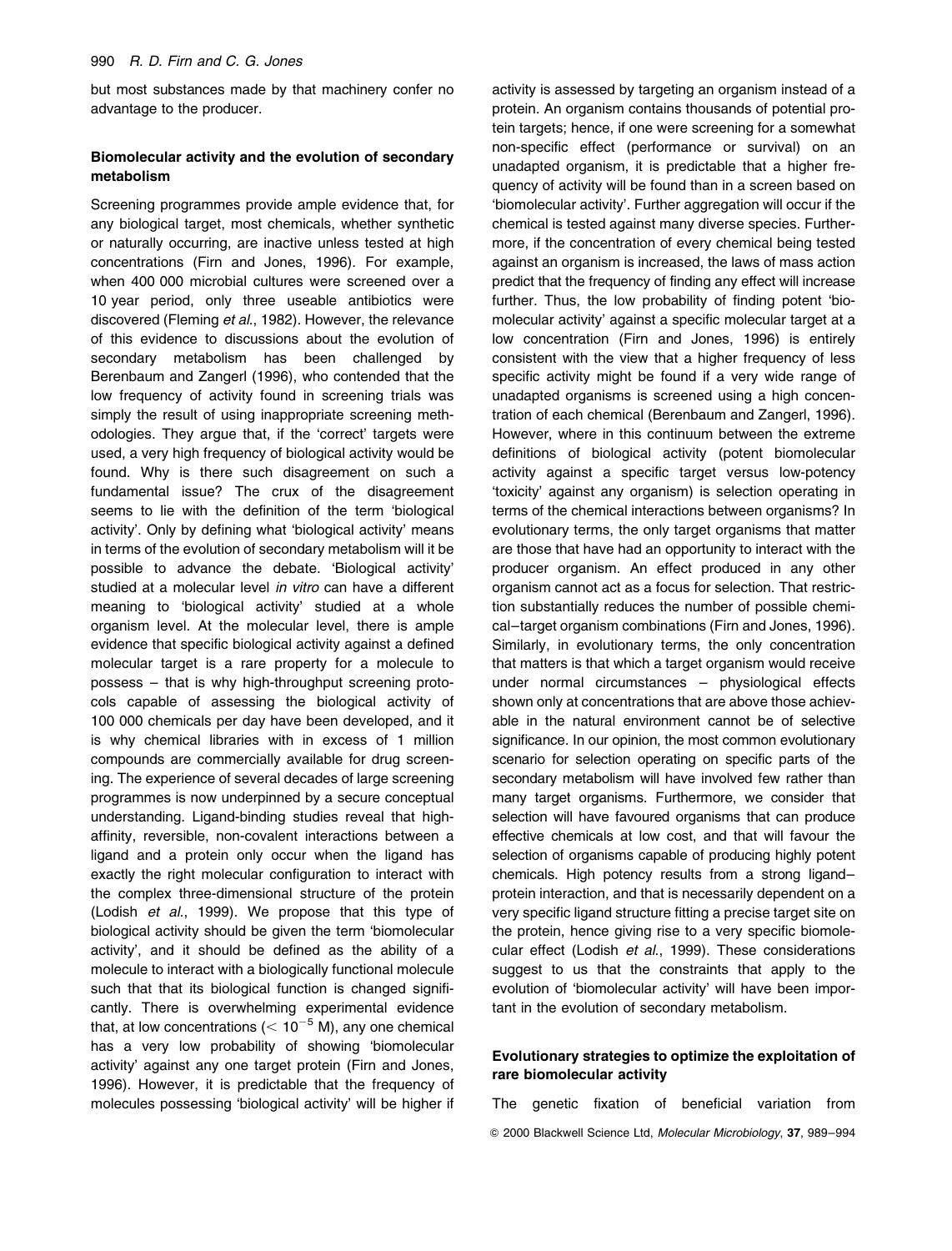

Fig. 1. The increased generation of chemical diversity after a mutational event if a broad substrate tolerance is available. The addition of one new enzyme  $1'$  results in six new products.

low-frequency mutational events is the basis of evolution (Lodish et al., 1999). Hence, the low frequency at which molecules with high biomolecular activity arises is simply another constraint within which evolution will operate. Where would the consequences of this constraint be most severe? The most obvious factor to be considered is the difficulty in evolving long biosynthetic sequences when each new enzyme that extends a pathway has a very high probability of producing a chemical that adds costs to the product but produces no benefits (Firn and Jones, 1996). The low odds of producing a beneficial new chemical would be compounded at every step in a biosynthetic sequence. Although improbable events are not impossible ones, it seems reasonable to propose that selection would favour organisms that evolved metabolic traits that reduced the costs of generating and retaining chemical diversity.

# Predicted metabolic traits that would enhance the generation and retention of chemical diversity

In order to increase the chances of producing the rare molecule with potent and appropriate biomolecular activity, it can be proposed that evolution should have:

1 selected for traits that enhance the generation of chemical diversity;

2 selected for traits that enhance the retention of chemical diversity;

3 selected for traits that reduce the fitness costs of 1 and 2.

In this short article, it will only be possible to consider three of a number of traits that have been proposed to account for the generation and retention of chemical diversity in organisms making secondary products (Jones and Firn, 1991).

Substrate specificity  $-$  different rules in primary and secondary metabolism. When a new enzyme variants arises by mutation to extend metabolism, it usually differs from the wild type in terms of its substrate specificity and not the type of chemical catalysis it can conduct (Petsko

et al., 1993). New enzyme variants that arise with a broad substrate specificity will be more likely to carry out a new transformation than new variants with a very narrow substrate specificity, simply because the range of substrates available to the broad-specificity variant will be larger. Thus, it seems probable, but not inevitable, that most new enzymes will possess a broad substrate specificity, and high specificity will more usually be gained by subsequent selection. Selection to reduce the range of substrates acted upon will only occur if increased benefits or reduced costs result from improving selectivity. Judging by the fact that most (but not all) enzymes involved in primary metabolism are highly substrate specific, the benefits that accrue from increasing specificity may be very significant in primary metabolism. However, in secondary metabolism, in which some of the benefits may only accrue spasmodically and where new threats are ever present, the selection pressures would be expected to be different from those operating on primary metabolism. Selection pressures to increase substrate specificity may not exist, quite the contrary. By retaining a broad substrate specificity, the generation and maintenance of chemical diversity may be enhanced, as illustrated in Fig. 1.

In this model, a substrate A is converted by a series of enzymes into five other compounds, with each conversion being carried out by a unique enzyme. Suppose a mutation gives rise to a new variant of the organism, which produces a compound  $B'$ , which is structurally similar to B. If the enzymes in the pathway  $B \rightarrow F$  now act on B', new compounds C', D', E' and F' will arise. The addition of one new enzyme (1') has resulted in the production of five new compounds. If any of these compounds possesses beneficial biomolecular activity and if the costs incurred are sustainable, the new variant may be advantaged during selection. The best available evidence for this model to explain secondary product diversity comes from a study of terpene biosynthesis in plants (one can justify using evidence from plant secondary metabolism because the basic principles governing the evolution of biomolecular activity are molecular, and the type of organism or the type of product should not negate these principles). A mutant of spearmint produced a mix of monoterpenes that were characteristic of peppermint (Croteau et al., 1991). A single gene mutation caused the spearmint to lose several compounds and to gain several more. The changes were caused by the mutant hydroxylation enzyme adding a hydroxyl to a 3-position in a cyclohexene ring ( $\equiv$  B' in Fig. 1) instead of the wild-type 6-hydroxylation ( $\equiv$  B in Fig. 1). The subsequent substrate-tolerant enzymes in the pathway accepted the new substrates to give the new products. Furthermore, the generation of chemical diversity will beget further diversity. Thus, in Fig. 1, X is shown as being formed from D by some enzyme not in the  $A \rightarrow F$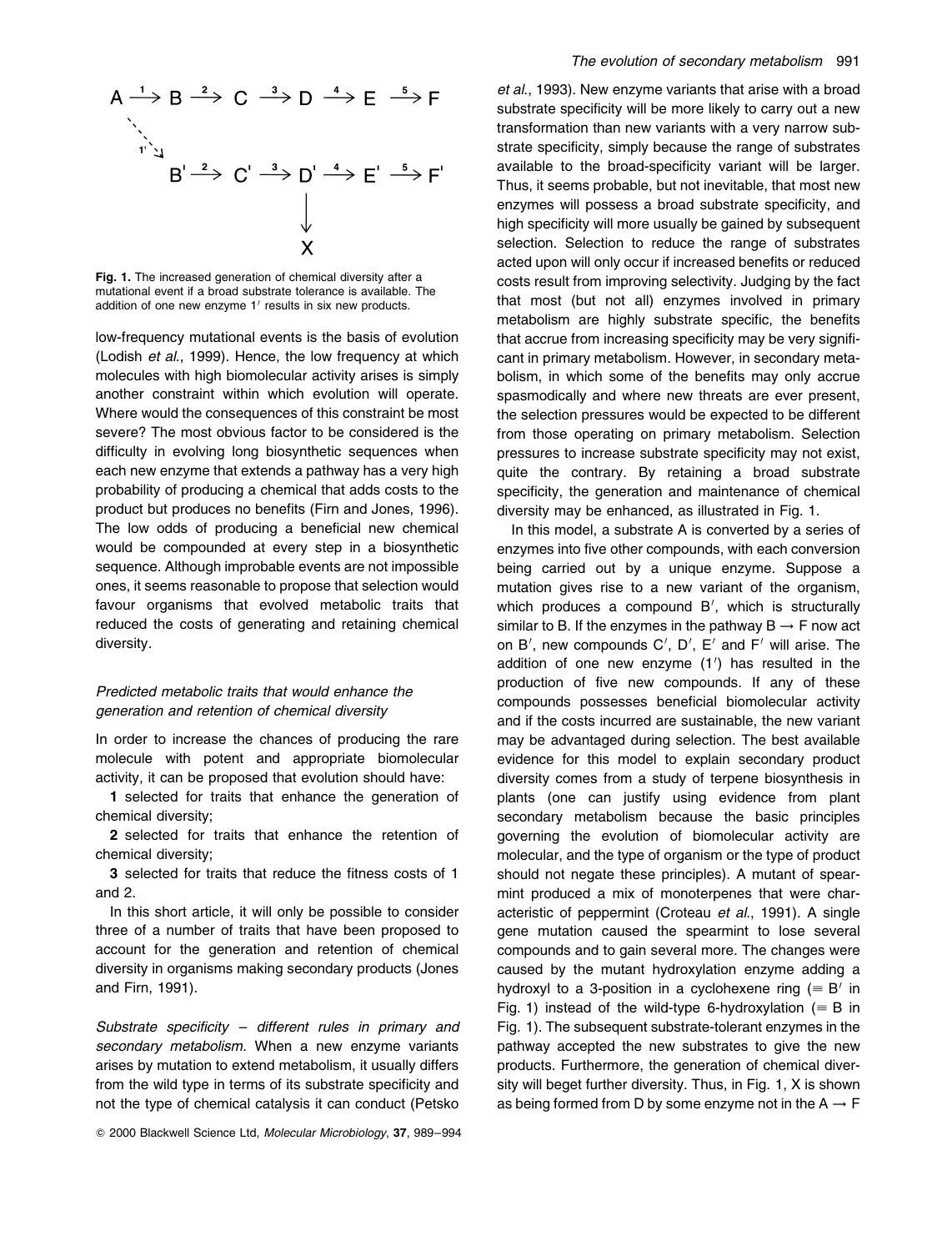### 992 R. D. Firn and C. G. Jones

pathway. This is similar to the reported appearance of a new, unexpected product in the spearmint. A microbial example of this concept is illustrated by the finding that the addition of a gene coding for phytoene desaturase from Erwinia into Rhodobacter resulted in the production of a number of new carotenoids (Garcia-Asua et al., 1998). This could be an example of a 'gene saving device', which Cerda-Olmedo (1994) suggested was needed to explain how so few genes could produce such large chemical diversity in some microbes. More recent evidence for such inherent biosynthetic flexibility in microorganisms comes from a study of polyketide synthases (PKS) (Hutchinson, 1999; Shen et al., 1999). The flexibility of the PKS pathway derives from an impressive substrate tolerance (Byford et al., 1997). This tolerance not only allows each unit of the modular pathway to accept a wide range of substrates, but it also allows the substitution or elimination of individual modules to give another layer of chemical diversity generation. The biochemical flexibility of the PKS pathway not only helps to explain the existence of the  $>$  3000 polyketides known in nature, but also provides a rational basis for further attempts to manipulate the PKS pathway genetically to generate new chemical diversity. The possibility of creating thousands, if not millions, of `new' (at least to humans) polyketides (McDaniel et al., 1999) can be seen not to be fortuitous but an inherent trait predicted by the principles discussed in this paper. Studies of a microbial peptide synthase also showed a relaxed substrate specificity, which was considered to contribute to the generation of chemical diversity (Baldwin et al., 1994).

Enzymes producing more than one product? It was postulated (Jones and Firn, 1991) that the use of enzymes that produce more than one product, or the incorporation of non-enzymic reactions into secondary metabolic pathways, would be advantageous in terms of generating and retaining chemical diversity at low cost. Striking new evidence to support this prediction has been found in studies of sesquiterpene synthases in plants (Steele et al., 1998). One enzyme produced 34 different compounds from a single substrate, and another produced 52 products from a single precursor. A microbial example of this concept is illustrated by isopenicillin N synthase from Cephalosporium, which has the ability to convert one substrate into six different  $\beta$ -lactam products (Baldwin et al., 1984).

Matrix pathways. It was proposed that matrix pathways would be an excellent way of reducing the cost of producing chemical diversity (Jones and Firn, 1991). The most elegant verification of this prediction comes from a study of carotenoid biosynthesis in the marine bacterium Agrobacterium aurantiacum. B-Carotene was

converted by two enzymes into nine different carotenoid products in a matrix of sequential conversions (Misawa et al., 1995).

### Some implications of this unifying model

#### The genetic manipulation of secondary product pathways

If some enzymes involved in secondary metabolism do have broad substrate specificities, the transfer of a gene coding for an enzyme involved in one secondary product pathway into another organism, which already maintains its own chemical diversity, may have unexpected consequences. It is quite possible that several new products could arise, some quite unexpectedly (in the manner of the example in Fig. 1). The gene transfer studies outlined above that have manipulated the pathways involved in carotenoid biosynthesis and the PKS pathway have begun to explore this concept. The opportunity to generate new chemical diversity by this means may help to produce new compounds with a biomolecular activity that can be exploited. However, the generation of chemical diversity, with unknown biological activity, could give rise to unknown and unpredictable hazards in genetically engineered organisms (Firn and Jones, 1999).

#### Seeking novel biotransformation capacity

Humans have long valued the ability of microbes to produce a wide range of desirable scents and flavours in foods and drinks, and attempts are being made to harness the versatile enzymatic capacity of microbes further (Hagedorn and Kaphammer, 1994). If many enzymes involved in secondary metabolism have a low substrate specificity, it should be possible to find enzymes capable of useful biotransformations in somewhat unexpected places. The fact that a synthetic substrate is not known to be metabolized or transformed by an organism should not preclude the possibility that the organism might make enzymes capable of acting upon a chemical.

# The microbial breakdown of synthetic and natural products

Although it is widely assumed that many exogenous chemicals are degraded by microorganisms as a source of nutrients, the very low concentration of these compounds and the relative abundance of other substrates (especially in soil) requires that we consider the possibility that some microorganisms might degrade some exogenous compounds fortuitously. Is it possible that some enzymes exploited by microorganisms to produce secondary products also participate in the degradation of chemicals in their environment? The genes coding for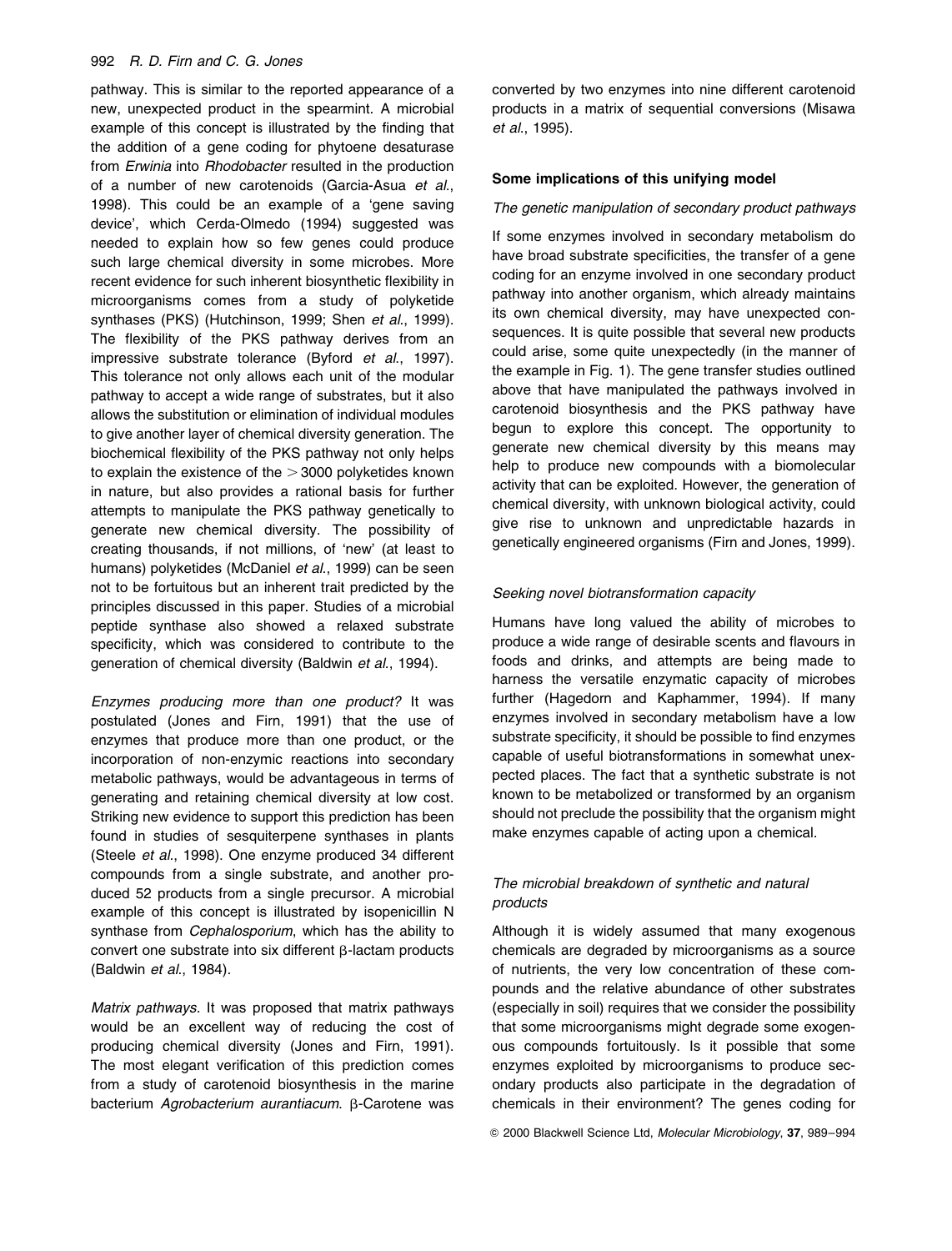these enzymes would act a reservoir of broad-specificity enzymatic activity to be drawn upon if new chemical resources become available, and they might also be drawn upon as a way to degrade potentially harmful compounds made by competing organisms. If this scenario is valid, it is not surprising that microbes have been so successful at degrading most synthetic compounds - microbes have evolved to be versatile and diverse chemists. Hence, the `design' of microbes to degrade toxic wastes (Timmis et al., 1994) should be feasible because the largely hidden versatility of secondary metabolism can be drawn upon.

### Conclusion

Reynolds (1998) suggested that combinatorial biosynthesis was a lesson man learned from nature. Combinatorial chemistry or combinatorial biochemistry are simply attempts to reduce the constraints that result from the fact that specific, potent biomolecular activity is a rare property for a molecule to possess. By basing a model for the evolution of secondary metabolism on this molecular principle, it is possible to explain why organisms evolved combinatorial biosynthesis. Recognizing that some of the evolutionary constraints that operate on secondary and primary metabolism differ allows one to identify traits that are unique to each of the two types of metabolism. It is essential to develop an understanding of traits characteristic of secondary metabolism if the exploitation and manipulation of secondary metabolism is to be achieved successfully. The ability to change or enhance the enzymatic complement of microbes by genetic manipulation presents a unique opportunity both to test the proposed model of metabolic evolution and to explore further the potential of these organisms to generate new, potentially useful chemicals.

#### Acknowledgements

We thank the Institute of Ecosystem Studies for financial support. This paper is a contribution to the programme of the Institute of Ecosystem Studies.

#### **References**

- Baldwin, J.E., Adlington, R.A., Derome, A.E., Ting, H.H., and Turner, N.J. (1984) Penicillin biosynthesis - multiple pathways from a modified substrate.  $J$  Chem Soc  $-$ Chem Commun 18: 1211-1214.
- Baldwin, J.E., Shiau, C.-Y., Byford, M.F., and Schofield, C.J. (1994) Substrate specificity of L-d-(a-aminoadipyl)-L-cysteinyl-D-valine synthase from Cephalosporium acremonium: demonstration of the structures of several unnatural tripeptide products. Biochem  $J$  301: 367-372.

Bennett, J.W. (1995) From molecular genetics and secondary

metabolism to molecular metabolites and secondary genetics. Can J Bot 73: S917-S924.

- Berenbaum, M.R., and Zangerl, A.R. (1996) Phytochemical diversity: adaptation or random variation. In Recent Advances in Phytochemistry. Romeo, J.T., Saunders, J.A., and Barbosa, P. (eds). New York: Plenum Press, pp. 1-24.
- Byford, M.F., Baldwin, J.E., Shiau, C.Y., and Schofield, C.J. (1997) The mechanism of ACV synthetase. Chem Rev 97: 2631±2649.
- Cerda-Olmedo, E. (1994) The genetics of chemical diversity. Crit Rev Microbiol 20: 151-160.
- Croteau, R., Karp, F., Wagschal, K.C., Satterwhite, D.M., Hyatt, D.C., and Skotland, C.B. (1991) Biochemical characterisation of a Spearmint mutant that resembles Peppermint in monoterpene content. Plant Physiol 96: 744±752.
- Demain, A.L. (1995) Why do microorganisms produce antimicrobials? In 50 Years of Antimicrobials. Hunter, P.A., Darby, G.K., and Russell, N.J. (eds). Cambridge: Society for General Microbiology, pp. 205-222.
- Firn, R.D., and Jones, C.G. (1996) An explanation of secondary product 'redundancy'. In Recent Advances in Phytochemistry. Romeo, J.T., Saunders, J.A., and Barbosa, P. (eds). New York: Plenum Press, pp. 295-312.
- Firn, R.D., and Jones, C.G. (1999) Secondary metabolism and GMOs. Nature 400: 13-14.
- Fleming, I.D., Nisbet, L.J., and Brewer, S.J. (1982) Target directed antimicrobial screens. In Bioactive Microbial Products: Search and Discovery. Bu'lock, J.D., Nisbet, N.J., Winstanley, D.J. (eds). London: Academic Press, pp. 107±130.
- Garcia-Asua, G., Lang, H.P., Cogdell, R.J., and Hunter, C.N. (1998) Carotenoid diversity: a modular role for the phytoene desaturase step. Trends Plant Sci 3: 445-449.
- Hagedorn, S., and Kaphammer, B. (1994) Microbial biocatalysis in the generation of flavour and fragrance chemicals. Annu Rev Microbiol 48: 773-800.
- Hutchinson, C.R. (1999) Microbial polyketide synthases: more and more prolific. Proc Natl Acad Sci USA 96: 3336±3338.
- Jones, C.G., and Firn, R.D. (1991) On the evolution of plant secondary metabolite chemical diversity. Phil Trans R Soc Lond B 333: 273-280.
- Lodish, H., Berk, A., Zipursky, L., Matsudaira, P., Baltimore, D., and Darnell, J. (1999) Molecular Cell Biology, 4th edn. New York: W. H. Freeman.
- McDaniel, R., Thamchaipenet, A., Gustafsson, C., Fu, H., Betlach, M., Metlach, M., et al. (1999) Multiple genetic modifications of the erythromycin polyketide synthase to produce a library of novel 'unnatural' natural products. Proc Natl Acad Sci USA 96: 1846-1851.
- Misawa, N., Satomi, Y., Kondo, K., Yokoyama, A., Kajiwara, S., Saito, T., et al. (1995) Structure and functional analysis of a marine bacterial carotenoid biosynthesis gene cluster and astaxanthin biosynthetic pathway proposed at the gene level. J Bacteriol 177: 6575-6584.
- Petsko, G.A., Kenyon, G.L., Gerlt, J.A., Ringe, D., and Kozarich, J.W. (1993) On the origin of enzymatic species. Trends Biochem Sci 18: 372-376.
- Reynolds, K.A. (1998) Combinatorial biosynthesis: lesson

<sup>© 2000</sup> Blackwell Science Ltd, Molecular Microbiology, 37, 989-994